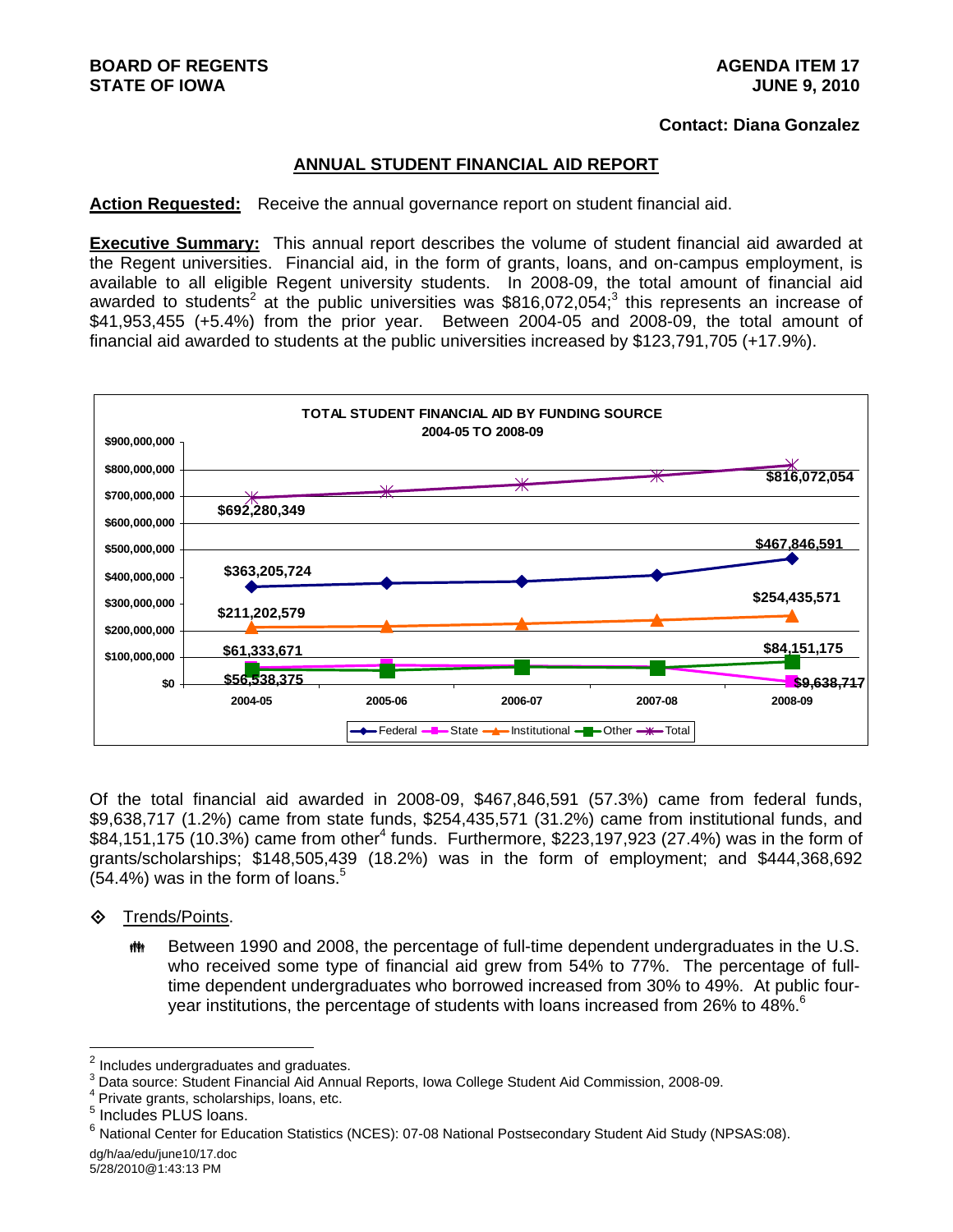- **ING EXECT And The Pell Grant program have not kept pace with tuition increases. In 1979-80,** the maximum Pell Grant covered 72.4% of costs at public universities; in 2009-10, it covered only 35.0%.<sup>7</sup> According to the U.S. Department of Education, Iowa has the eighth highest gap between Pell Grants and the total cost of education.
- **##** Sufficient funding has not kept pace with the resources needed by the need-based lowa Grant Program which has affected the ability of students to access the public universities. In 2008-09, the total funding for the program was  $$680,580^8$  which represents a decrease of \$3,913 (-0.6%) from the prior year and 0.3% of all grant/scholarship programs. Approximately 770 students received this award in 2008-09, which represents a decrease of 133 students (-14.7%); the average award was \$879, an increase of \$124 (+16.4%) from the prior year.
- **##** Loans continue to play a major role in the student financial aid packages of Regent university students. However, studies have shown that loans typically do not promote college enrollment; loans influence a student's choice of college especially when income and race-ethnicity are considered.<sup>9</sup>
- **##** Students have assumed more reliance on employment while in school. According to the most recent federal statistics, "77.7% of all full-time undergraduates worked in 2003-04 and they averaged 25.7 hours week. The vast majority of students (91%) worked offcampus."10 However, studies have shown that working more than 20 hours per week can impede students' progress toward graduation and limit some aspect of their academic experience.<sup>11</sup>
- $\ddot{m}$  Loss of significant funding for the Iowa Work-Study Program<sup>12</sup> continues to limit the opportunities for on-campus student employment. This is contrary to research that has shown that students who work on-campus have higher retention and persistence rates than students who work off-campus. The total awarded to the three Regent universities in 2008-2009 was \$476,833 which served 329 students, with an average award of \$1,449. The Iowa Work-Study Program was not funded for FY 2010.
- $\ddot{\mathbf{f}}$  For some students, the Iowa Forgivable Loan Program has played a significant role as an incentive to pursue a degree in education and to seek employment in the state. However, in 2008-09, there were no funds provided for this program.
- The TEACH Grant, implemented in July 2008, provides \$4,000 per year to undergraduate and graduate students who teach in shortage areas, such as math, science, foreign language, bilingual education, special education, and other high need areas. Students must teach in one of these areas for at least four years in the eight years following graduation; otherwise, they must repay the grant as an unsubsidized loan.
- An income-based repayment program and deferment of loan repayment is available following active military duty.

 $7$  College Board, Trends in Student Aid 2009.

 $^8$  In 2006-07, 2007-08, and 2008-09, the State of Iowa Scholarship allocation was \$0.

<sup>&</sup>lt;sup>9</sup> "A Research Agenda for Study of Indebtedness and College Enrollment."

<sup>&</sup>lt;sup>10</sup> "ACE Issue Brief, May 2006.<br><sup>11</sup> Student employment at the Regent universities is limited to 20 hours per week.<br><sup>12</sup> Approximately \$2 million was appropriated each year prior to 2001-02. Between 2001-02 and 2004-05, \$0 was appropriated for state work-study.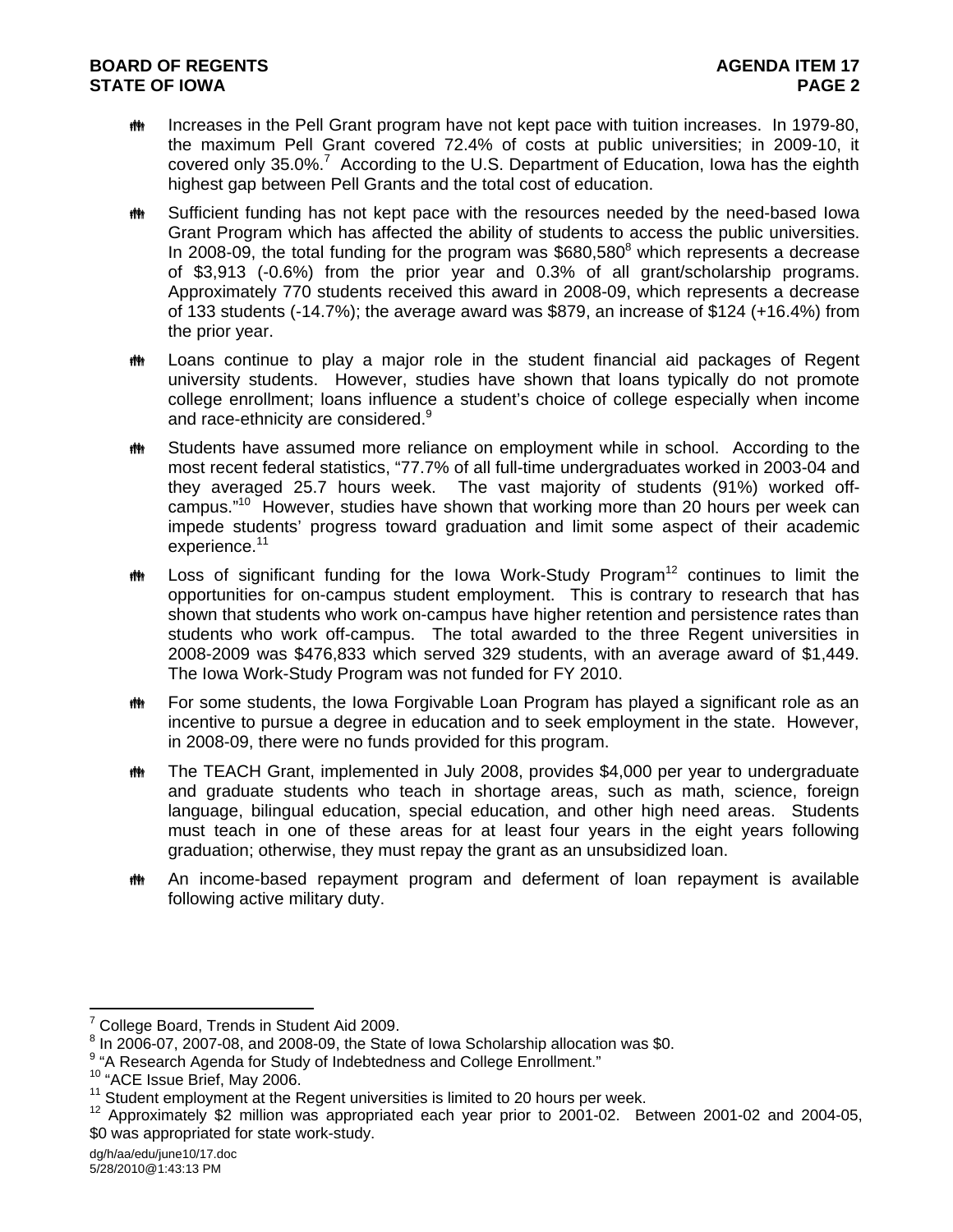- **##** The Ensuring Continued Access to Student Loans Act (2008) expanded the Federal Direct Unsubsidized Stafford Loan for undergraduates by \$2,000 and increased the cumulative loan limit to \$31,500. It also allows parent PLUS loan borrowers to defer the start of repayments until six months after their student leaves school. The prior process required parents to begin repayment while the student was still enrolled.
- The Higher Education Opportunity Act (2008) increased the annual Perkins loan limit to \$5,500 for undergraduates; it also increased the aggregate loan limit to \$27,500 for upper-division undergraduates and \$11,000 for lower-division undergraduates.
- The American Recovery and Reinvestment Act provided an increase of the maximum Pell Grant award from \$4,860 to \$5,350 and additional federal work-study funds. In 2008-09, the maximum Pell Grant award was \$4,731.

The Student Financial Aid Report addresses the Board of Regents Strategic Plan goal #1 for "Iowa's public universities to be affordable for all academically qualified Iowa residents."

# **Highlights:**

| <b>Regent Total</b> | <b>Federal</b> | <b>State</b> | <b>Institutional</b> | <b>Other</b> | <b>Total</b>  |
|---------------------|----------------|--------------|----------------------|--------------|---------------|
| Grants/Scholarships |                |              |                      |              |               |
| 2007-08             | \$40,815,645   | \$8,803,163  | \$120,415,001        | \$34,663,476 | \$204,697,285 |
| 2008-09             | \$45,303,299   | \$8,925,263  | \$132,259,625        | \$36,709,736 | \$223,197,923 |
| Loans               |                |              |                      |              |               |
| 2007-08             | \$335,675,092  | \$56,667,261 | \$1,919,241          | \$27,958,295 | \$422,219,889 |
| 2008-09             | \$394,702,337  | \$236,621    | \$1,988,295          | \$47,441,439 | \$444,368,692 |
| Employment          |                |              |                      |              |               |
| 2007-08             | \$28,829,366   | \$170,860    | \$118,201,199        | NA           | \$147,201,425 |
| 2008-09             | \$27,840,955   | \$476,833    | \$120,187,651        | NA           | \$148,505,439 |
| <b>Grand Total</b>  |                |              |                      |              |               |
| 2007-08             | \$405,320,103  | \$65,641,284 | \$240,535,441        | \$62,621,771 | \$774,118,599 |
| 2008-09             | \$467,846,591  | \$9,638,717  | \$254,435,571        | \$84,151,175 | \$816,072,054 |

# **STUDENT FINANCIAL AID SUMMARY BY TYPE AND FUNDING SOURCE 2007-08 to 2008-09**

- $\diamond$  Grants/Scholarships. In 2008-2009, a total of \$223,197,923 (27.3%) was awarded in the form of grants and scholarships; this is an increase of \$18,500,638 (+9.0%) from the prior year. Of the total grants and scholarships awarded in 2008-2009, 59.2% came from institutional funds; 20.3% came from federal funds; 16.5% came from other funds; and 4.0% came from state<sup>13</sup> funds.
- $\diamond$  Employment. In 2008-2009, a total of \$148,505,439 (18.2%) was awarded in the form of on-campus employment; this is an increase of \$1,304,014 (+0.9%) from the prior year. Of the total amount awarded, 80.9% came from institutional funds; 18.8% came from federal funds; and 0.3% came from state funds.

 $13$  For recording purposes, the Commission included the Regent IMAGES awards of \$2,322,421 as state funds. Other state funds included \$3,686,289 for specific purposes, such as National Guard Education Benefits and Vocational Rehabilitation Grants.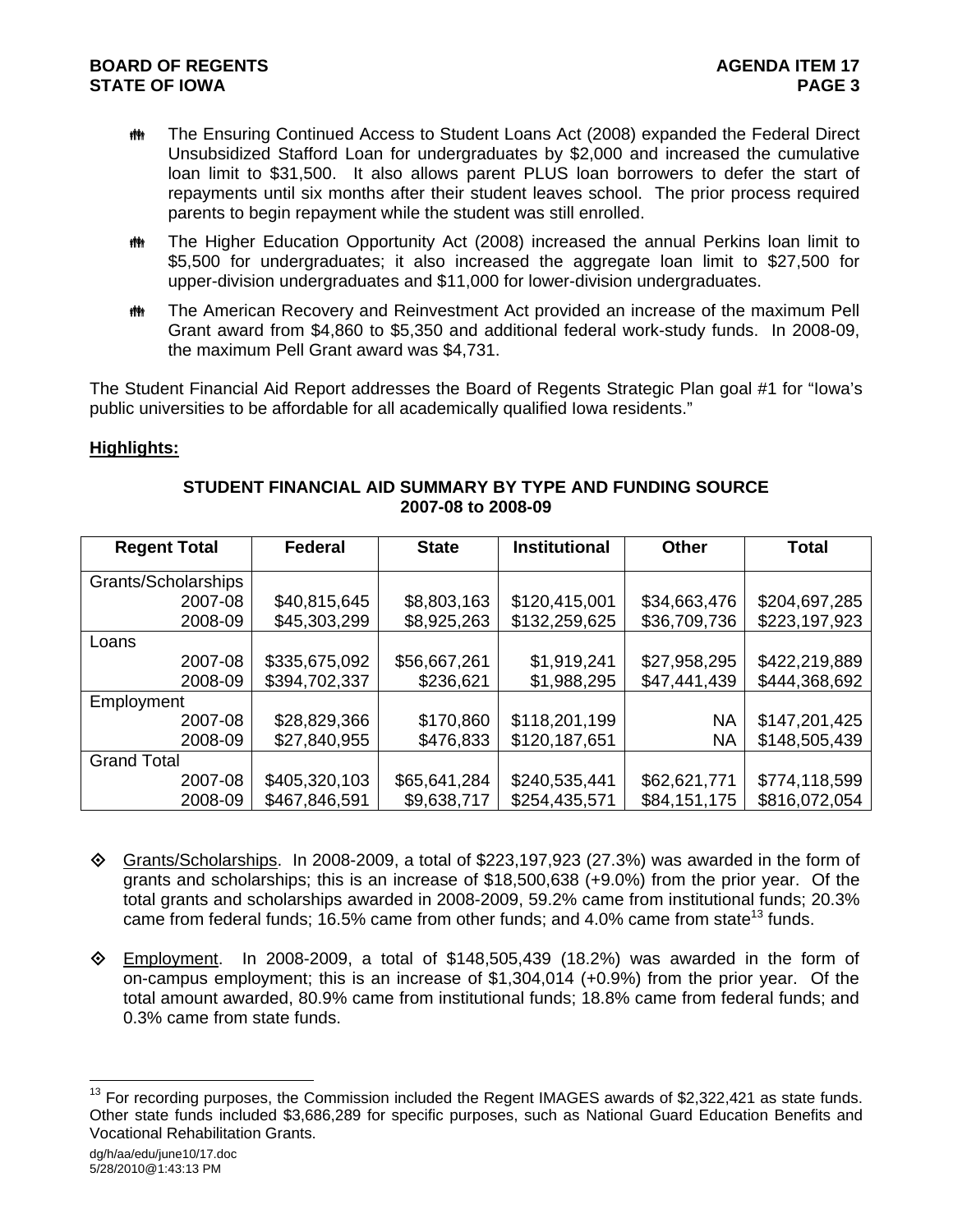$\Diamond$  Loans. In 2008-2009, a total of \$444,368,692 (54.5%) was awarded in the form of loans; this is an increase of \$22,148,803 (+5.2%) from the prior year. Of the total loans awarded in 2008-2009, 88.8% came from federal funds; 0.01% came from state<sup>14</sup> funds; 10.7% came from other funds; and 0.5% came from institutional funds.

Between 2006-2007 and 2008-2009, there were significant changes in student financial aid by funding source.

- Federal funds increased by \$84,493,095 (+22.0%) during that three year period.
- State funds decreased by \$59,912,853 (-86.1%). The major decrease occurred in 2008-2009 as a result of the availability of private educational loans.
- $\diamond$  Institutional funds increased by \$27,724,939 (+12.2%).
- $\diamond$  Other funds, such as private grants and scholarships, increased by \$19,524,982 (+30.2%)

|              | <b>Federal</b> | State $15$       | <b>Institutional</b> | <b>Other</b> | <b>Total</b>  |
|--------------|----------------|------------------|----------------------|--------------|---------------|
| 2006-2007    |                |                  |                      |              |               |
| Amount &     | \$383,353,496  | \$69,551,570     | \$226,710,632        | \$64,626,193 | \$744,241,891 |
| % Change     | (+1.7%)        | (-4.9%)          | (+5.4%)              | $(+27.4%)$   | (+4.0%)       |
| Awards &     | 87,382         | 11,053           | 67,811               | 20,020       | 186,266       |
| % Change     | $(+0.2%)$      | $-13.7%$         | $(+1.9%)$            | (+10.1%)     | $(+0.8%)$     |
| Avg. Award & | \$4,387        | \$6,293          | \$3,343              | \$3,228      | \$3,996       |
| % Change     | $(+1.5%)$      | (+10.2%)         | (+3.4%)              | $(+15.6%)$   | $(+3.1\%)$    |
| 2007-2008    |                |                  |                      |              |               |
| Amount &     | \$405,320,103  | \$65,641,284     | \$240,535,441        | \$62,621,771 | \$774,118,599 |
| % Change     | (+5.7%)        | (-5.6%)          | (+6.1%)              | (+8.1%)      | (+4.0%)       |
| Awards &     | 89,956         | 10,753           | 71,593               | 20,600       | 192,932       |
| % Change     | $(+2.9\%)$     | (-2.4%)          | $(+5.6%)$            | (+2.9%)      | (+3.6%)       |
| Avg. Award & | \$4,506        | \$6,087          | \$3,360              | \$3,040      | \$4,012       |
| % Change     | $(+2.7%)$      | (-3.3%)          | $(+0.5%)$            | (-5.8%)      | $(+0.4\%)$    |
| 2008-2009    |                |                  |                      |              |               |
| Amount &     | \$467,846,591  | \$9,638,717      | \$254,435,571        | \$84,151,175 | \$816,072,054 |
| % Change     | $(+15.4%)$     | $(-85.3\%)^{16}$ | $(+5.8%)$            | (+34.4%)     | (+5.4%)       |
| Awards &     | 98,278         | 3,866            | 71,481               | 23,569       | 197,194       |
| % Change     | $(+9.3%)$      | (-64.0%)         | (-0.2%)              | $(+14.4\%)$  | (+2.2%)       |
| Avg. Award & | \$4,760        | \$1,493          | \$3,559              | \$3,570      | \$4,138       |
| % Change     | $+5.6%$        | $-75.5\%)$       | $(+5.9\%)$           | (+17.4%)     | $(+3.1\%)$    |

# **TOTAL STUDENT FINANCIAL AID BY FUNDING SOURCE 2006-2007 to 2008-2009**

 $14$  For recording purposes, the Commission included the private loan awards of \$236,621 as state funds. This represents a decrease of more than \$56 million from last year.

<sup>&</sup>lt;sup>15</sup> For recording purposes, the Commission includes Regent IMAGES awards and private loan awards as state funds. In 2008-2009, the Regent IMAGES awards totaled \$2,322,421; and the partnership loan awards totaled \$236,621, a decrease of more than \$56 million from the prior year.

 $16$  This decrease is due to the reduction of available private educational loans in 2008-09.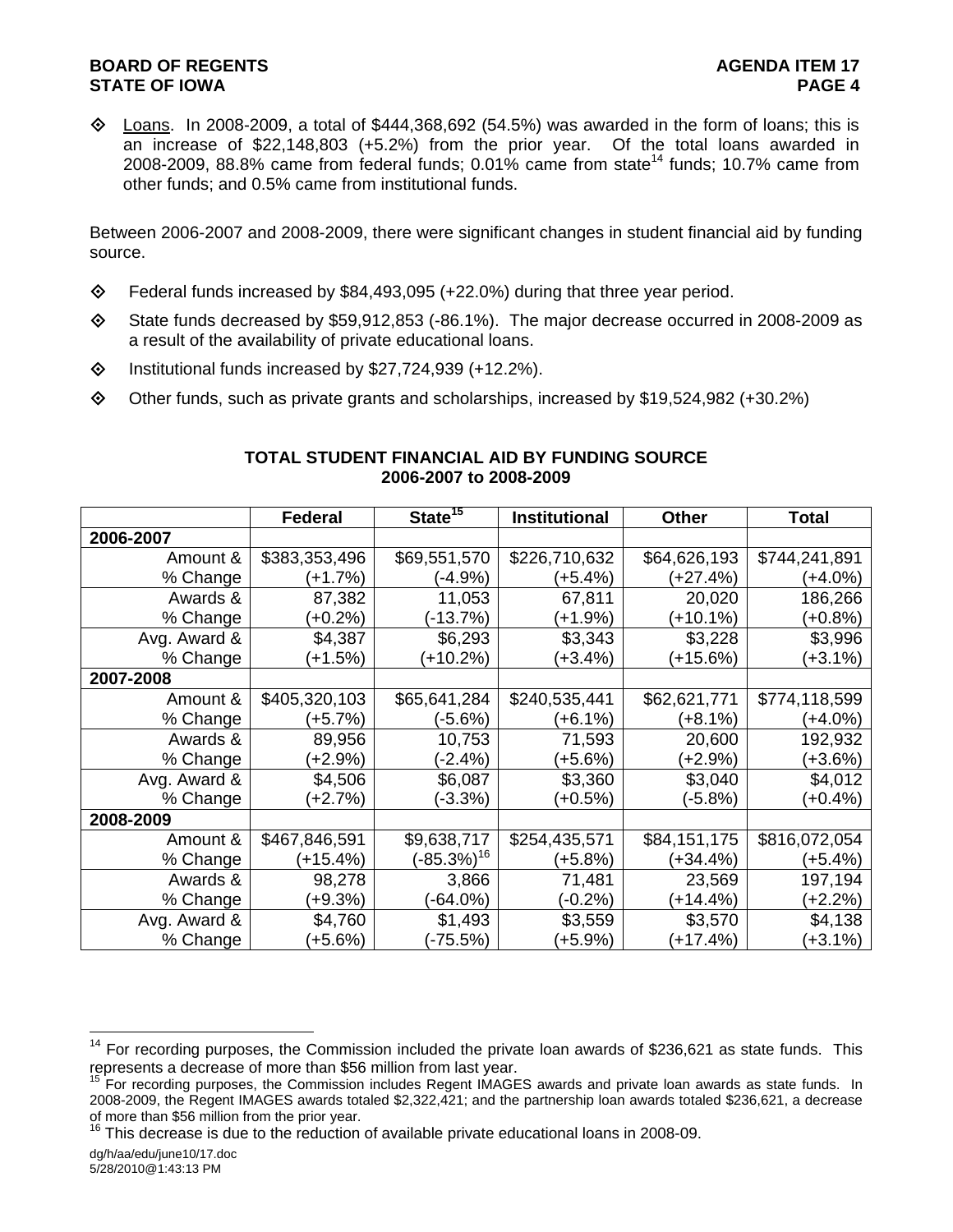Between 2006-2007 and 2008-2009, there were major changes in student financial aid by funding type.

- Grant/scholarship funds increased by \$34,410,961 (+18.2%) during that three year period.
- Employment funds increased by \$3,286,241 (+2.3%).
- $\textcircled{4}$  Loan funds increased by \$34,132,961 (+8.3%).

|              | <b>Grants/Scholarships</b> | <b>Employment</b> | Loans         | <b>Total</b>  |
|--------------|----------------------------|-------------------|---------------|---------------|
| 2006-2007    |                            |                   |               |               |
| Amount &     | \$188,786,962              | \$145,219,198     | \$410,235,731 | \$744,241,891 |
| % Change     | (+10.5%)                   | $(+3.1%)$         | (+1.5%)       | (+4.0%)       |
| Awards &     | 73,819                     | 37,977            | 74,470        | 186,266       |
| % Change     | $(+6.2%)$                  | $(-1.6%)$         | $(-2.8%)$     | $(+0.8%)$     |
| Avg. Award & | \$2,557                    | \$3,824           | \$5,509       | \$3,996       |
| % Change     | (+4.0%)                    | $(+4.7%)$         | $(+4.5%)$     | (+3.1%)       |
| 2007-2008    |                            |                   |               |               |
| Amount &     | \$204,697,285              | \$147,201,425     | \$422,219,889 | \$774,118,599 |
| % Change     | $(+8.4%)$                  | $(+1.4%)$         | (+2.9%)       | $(+4.0\%)$    |
| Awards &     | 80,028                     | 37,858            | 75,046        | 192,932       |
| % Change     | $(+8.4%)$                  | (-0.3%)           | $(+0.8%)$     | $(+3.6%)$     |
| Avg. Award & | \$2,558                    | \$3,888           | \$5,626       | \$4,012       |
| % Change     | $(+0.0\%)$                 | $(+1.7%)$         | (+2.1%)       | $(+0.4%)$     |
| 2008-2009    |                            |                   |               |               |
| Amount &     | \$223,197,923              | \$148,505,439     | \$444,368,692 | \$816,072,054 |
| % Change     | (+9.0%)                    | $(+0.9\%)$        | (+5.2%)       | $(+5.4%)$     |
| Awards &     | 79,491                     | 38,552            | 79,151        | 197,194       |
| % Change     | $(-0.7%)$                  | $(+1.8%)$         | (+5.5%)       | (+2.2%)       |
| Avg. Award & | \$2,808                    | \$3,852           | \$5,614       | \$4,138       |
| % Change     | $(+9.8%)$                  | $(-0.9\%)$        | $(-0.2\%)$    | $(+3.1\%)$    |

## **TOTAL STUDENT FINANCIAL AID BY TYPE 2006-2007 to 2008-2009**

- Undergraduate Aid. In 2008-2009, a total of \$537,619,871 was awarded to undergraduates at the Regent universities; this is an increase of \$32,144,395 (+6.4%) from the prior year. Undergraduate aid represents 65.9% of the total financial aid awarded in 2008-2009.
	- **##** Of the total amount awarded to undergraduates, 59.2% came from federal funds, 1.7% came from state funds, 26.0% came from institutional funds, and 13.1% came from other funds.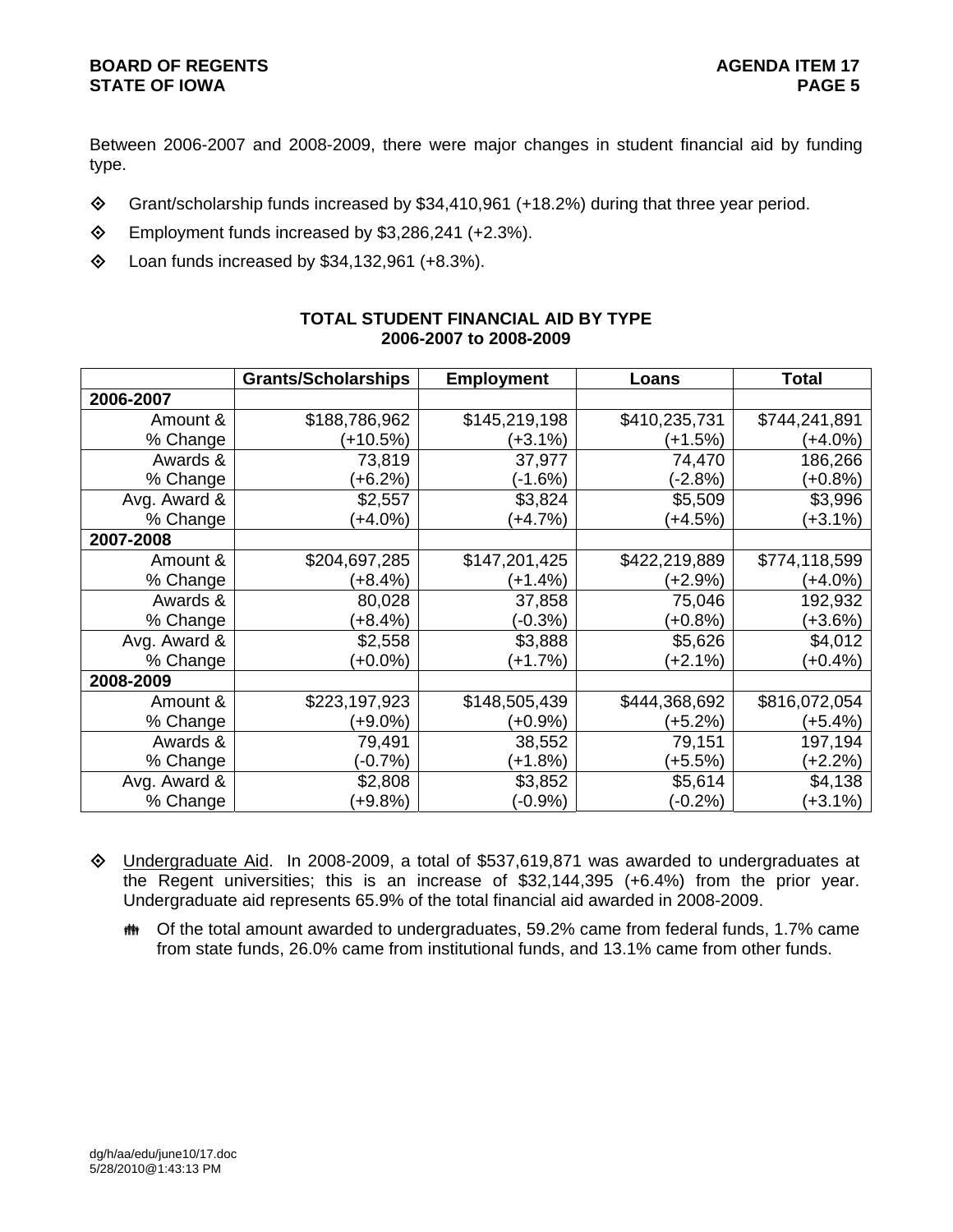|              | <b>Federal</b> | <b>State</b> | <b>Institutional</b> | <b>Other</b> | <b>Total</b>  |
|--------------|----------------|--------------|----------------------|--------------|---------------|
| 2006-2007    |                |              |                      |              |               |
| Amount &     | \$247,873,704  | \$68,057,770 | \$120,415,199        | \$50,795,930 | \$487,142,603 |
| % Change     | (-0.8%)        | (-2.4%)      | $(+6.1\%)$           | (+27.1%)     | (+3.0%)       |
| Awards &     | 71,202         | 10,690       | 50,541               | 15,332       | 147,765       |
| % Change     | $(-0.3%)$      | $-12.0%$     | $(+3.8%)$            | (+8.1%)      | $(+0.9\%)$    |
| Avg. Award & | \$3,481        | \$6,366      | \$2,383              | \$3,313      | \$3,297       |
| % Change     | (-0.5%)        | (+10.9%)     | $(+2.2%)$            | (+17.6%)     | $(+2.0\%)$    |
| 2007-2008    |                |              |                      |              |               |
| Amount &     | \$262,665,118  | \$64,142,049 | \$129,403,695        | \$49,264,614 | \$505,475,476 |
| % Change     | $(+6.0\%)$     | (-5.8%)      | $(+7.5%)$            | (-3.0%)      | (+3.8%)       |
| Awards &     | 73,067         | 10,373       | 52,770               | 16,004       | 152,214       |
| % Change     | $(+2.6%)$      | $(-3.0\%)$   | $(+4.4%)$            | (+4.4%)      | $(+3.0\%)$    |
| Avg. Award & | \$3,595        | \$6,184      | \$2,452              | \$3,078      | \$3,321       |
| % Change     | $(+3.3%)$      | $(-2.9\%)$   | $+2.9%$              | (-7.1%)      | $(+0.7%)$     |
| 2008-2009    |                |              |                      |              |               |
| Amount &     | \$318,525,360  | \$8,968,959  | \$139,850,681        | \$70,274,871 | \$537,619,871 |
| % Change     | (+21.3%)       | $(-86.0\%)$  | $(+8.1\%)$           | (+14.3%)     | $(+6.4%)$     |
| Awards &     | 80,333         | 3,461        | 54,667               | 19,085       | 157,546       |
| % Change     | $(+9.9\%)$     | $-66.6%$     | $(+3.6%)$            | $(+19.3%)$   | (+3.5%)       |
| Avg. Award & | \$3,965        | \$2,591      | \$2,558              | \$3,682      | \$3,412       |
| % Change     | $(+10.2%)$     | $-58.1%$     | $(+4.3%)$            | (+19.6%)     | $(+2.7%)$     |

#### **TOTAL UNDERGRADUATE FINANCIAL AID BY FUNDING SOURCE 2006-2007 to 2008-2009**

- the In 2008-2009, of the total amount awarded to undergraduates, 31.3% was in the form of grants/scholarships, 9.8% was in the form of employment, and 58.9% was in the form of loans.
	- **■** The average financial aid award to undergraduate students at the Regent universities was \$3,412, which represents a 2.7% increase from the prior year.
	- **■** The average undergraduate grant/scholarship award was \$2,518, which represents a 7.9% increase from the prior year.
	- **■** The average undergraduate loan award was \$4,901, which represents a 0.1% increase from the prior year.
	- **■** The average undergraduate employment award was \$2,022, which represents a 1.3% decrease from the prior year.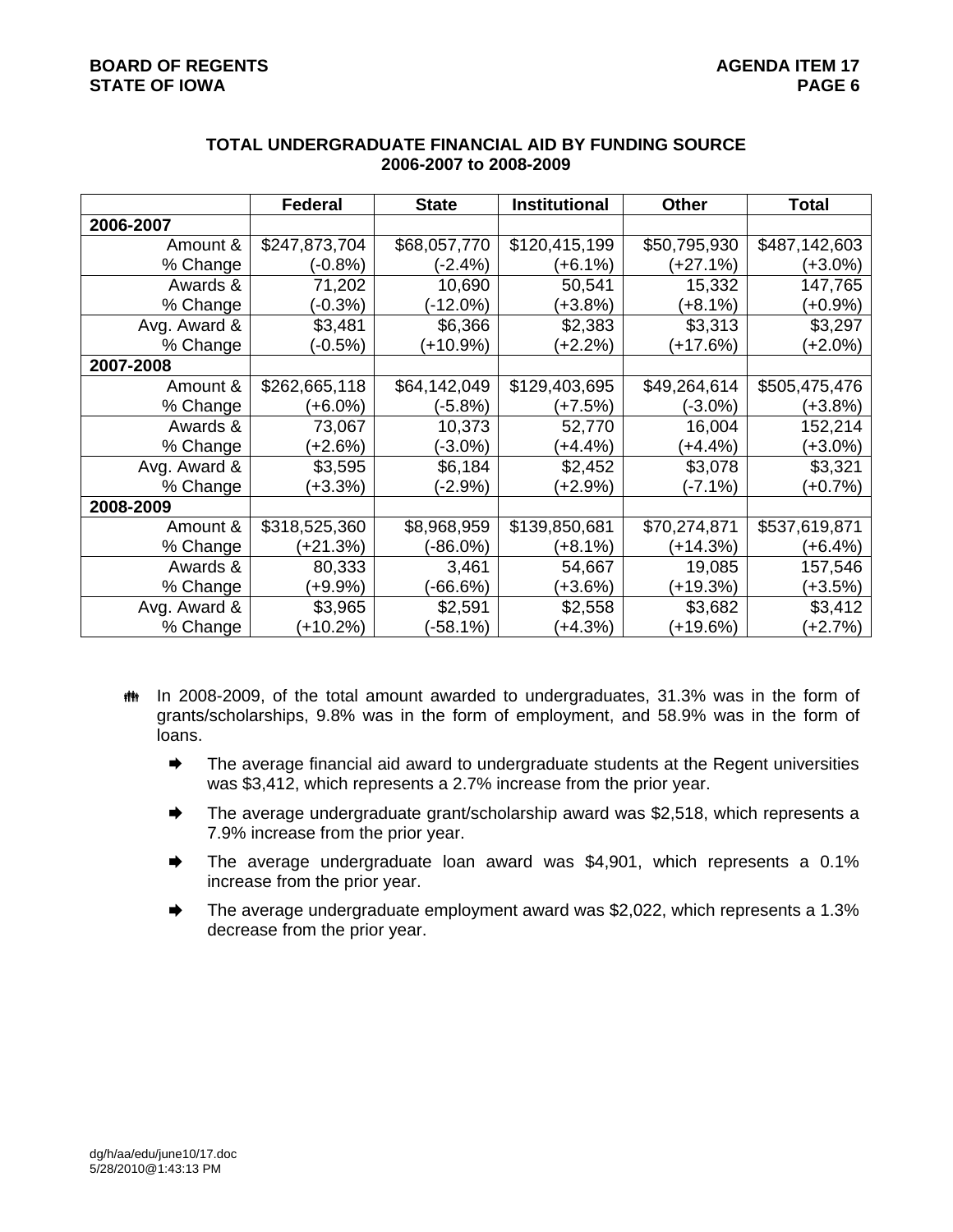|              | <b>Grants/Scholarships</b> | <b>Employment</b> | Loans         | <b>Total</b>  |
|--------------|----------------------------|-------------------|---------------|---------------|
| 2006-2007    |                            |                   |               |               |
| Amount &     | \$141,115,752              | \$50,303,548      | \$295,723,273 | \$487,142,573 |
| % Change     | (+9.1%)                    | (+4.4%)           | $(+0.0\%)$    | $(+3.0\%)$    |
| Awards &     | 60,775                     | 25,428            | 61,562        | 147,765       |
| % Change     | (+7.5%)                    | (-2.6%)           | (-3.5%)       | (+0.9%)       |
| Avg. Award & | \$2,322                    | \$1,978           | \$4,804       | \$3,297       |
| % Change     | (+1.5%)                    | (+7.2%)           | $(+3.7%)$     | $(+2.0\%)$    |
| 2007-2008    |                            |                   |               |               |
| Amount &     | \$152,862,721              | \$51,767,507      | \$300,845,248 | \$505,475,476 |
| % Change     | $(+8.3%)$                  | (+2.9%)           | $(+1.7%)$     | (+3.8%)       |
| Awards &     | 65,485                     | 25,280            | 61,449        | 152,214       |
| % Change     | (+7.7%)                    | (-0.6%)           | (-0.2%)       | $(+3.0\%)$    |
| Avg. Award & | \$2,334                    | \$2,048           | \$4,896       | \$3,321       |
| % Change     | (+0.5%)                    | (+3.5%)           | $(+1.9\%)$    | $(+0.7%)$     |
| 2008-2009    |                            |                   |               |               |
| Amount &     | \$168,352,514              | \$52,840,547      | \$316,426,810 | \$537,619,871 |
| % Change     | $(+10.1%)$                 | (+2.1%)           | $(+12.1%)$    | $(+6.4%)$     |
| Awards &     | 66,848                     | 26,135            | 64,563        | 157,546       |
| % Change     | $(+2.1%)$                  | (+3.3%)           | (+5.1%)       | (+3.5%)       |
| Avg. Award & | \$2,518                    | \$2,022           | \$4,901       | \$3,412       |
| % Change     | $(+7.9%)$                  | $(-1.3%)$         | $(+0.1\%)$    | $(+2.7%)$     |

# **UNDERGRADUATE STUDENT FINANCIAL AID BY TYPE 2006-2007 to 2008-2009**

- National Postsecondary Student Aid Survey data describe unduplicated student data rather than award data. The national average financial aid to undergraduate students who received aid in public four-year institutions in 2007-08 was  $$10,100^{17}$  compared to  $$11,702^{18}$  for Regent university undergraduate students in 2008-09 which was an increase of \$360 (+3.2%) from the prior year at the Regent universities.
	- In 2008-09, there were 45,941 undergraduates who received some type of financial aid at the Regent universities. Of that number, approximately 76% received some type of grant/scholarship; 61% received some type of loan; and 62% received some type of employment aid.
	- The national average grant/scholarship award to undergraduate students in public four-year institutions was \$5,600 in 2007-08 compared to \$4,848 for Regent university undergraduate students in 2008-09 which was an increase of \$220 (+4.8%) from the prior year at the Regent universities.
	- **##** The national average loan award to undergraduate students in public four-year institutions was \$6,800 in 2007-08 compared to \$7,500 for Regent university undergraduate students in 2008-09 which was an increase of \$268 (+3.7%) from the prior year at the Regent universities.

dg/h/aa/edu/june10/17.doc 5/28/2010@1:43:13 PM

<sup>&</sup>lt;sup>17</sup> 2007-08 National Postsecondary Student Aid Study (NPSAS).

<sup>&</sup>lt;sup>18</sup> Student College Aid Commission survey data, 2008-09; unduplicated count of students.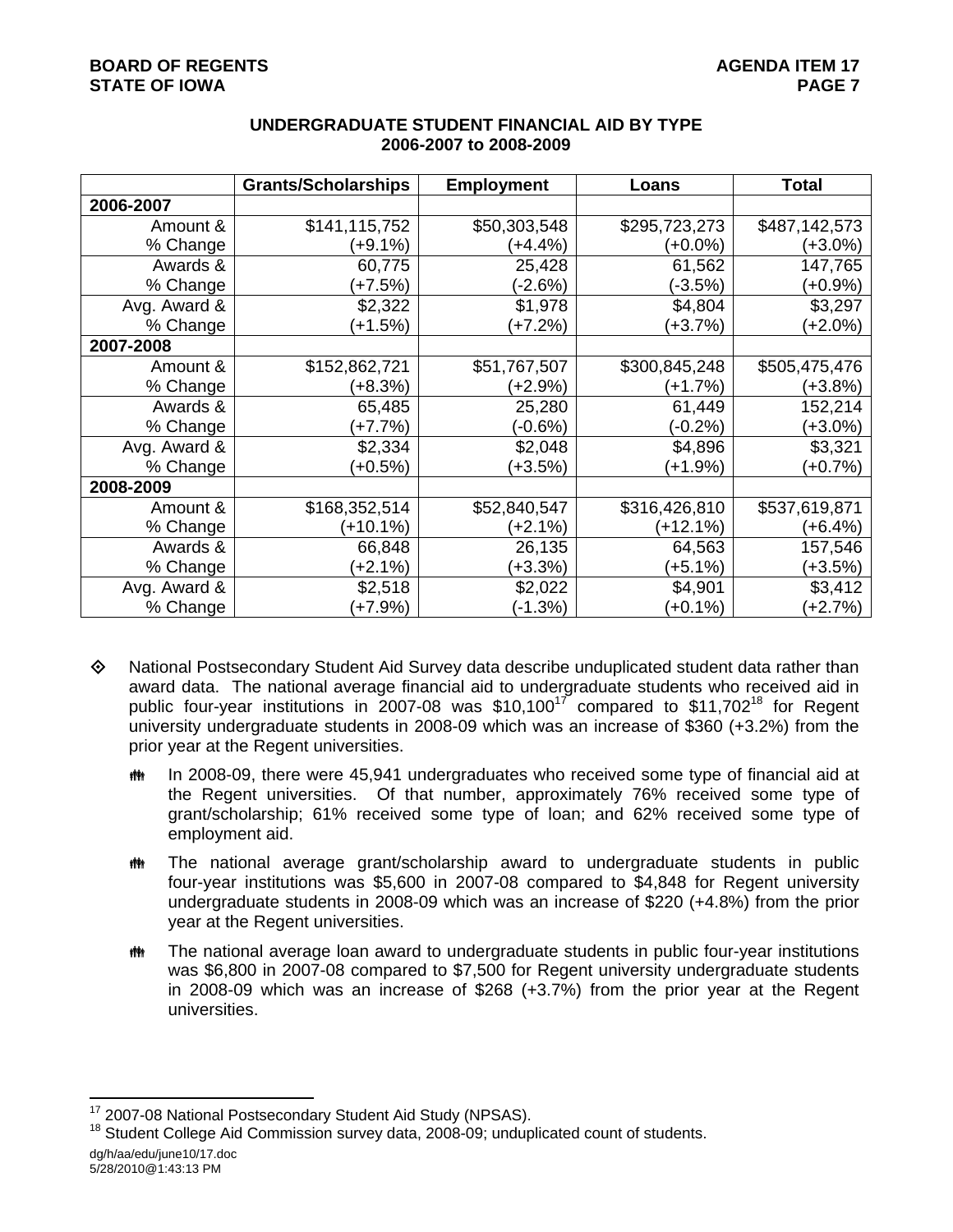- The national average work-study award to undergraduate students in public four-year institutions was \$2,500 in 2007-08 compared to \$2,194 for Regent university undergraduate students in 2007-08 which was a decrease of \$12 (-0.5%) from the prior year.
- ♦ Graduating Seniors Without Debt.<sup>19</sup> Nationally, 38% of graduating seniors in 2007-08 graduated without debt from public four-year institutions. $^{20}$ 
	- **##** In 2008-09, 39.0% of the graduating seniors at SUI graduated without debt; 33.0% of graduating seniors who were Iowa residents graduated without debt.
	- At ISU, 27.5% graduated without debt; 23.6% of graduating seniors who were Iowa residents graduated without debt.
	- At UNI, 20.4% graduated without debt; 19.4% of graduating seniors who were Iowa residents graduated without debt.
- Debt Upon Graduation. The national average indebtedness for those graduating with debt from public institutions was \$20,167 in 2007-08. The national average need-based indebtedness for those graduating with debt from public institutions was \$11,653 in 2007-08.<sup>21</sup> At the Regent universities, there was a decrease in indebtedness in all categories below from the prior year.

|                                                    | 2006-2007 | 2007-2008 | 2008-2009 |
|----------------------------------------------------|-----------|-----------|-----------|
| <b>University of Iowa</b>                          |           |           |           |
| Average indebtedness                               | \$22,181  | \$22,856  | \$22,684  |
| Average indebtedness for lowa residents            | \$21,260  | \$22,288  | \$22,177  |
| Average need-based indebtedness                    | \$11,430  | \$11,788  | \$11,981  |
| Average need-based indebtedness for lowa residents | \$11,293  | \$11,402  | \$11,604  |
|                                                    |           |           |           |
| <b>Iowa State University</b>                       |           |           |           |
| Average indebtedness                               | \$30,475  | \$30,732  | \$29,767  |
| Average indebtedness for lowa residents            | \$29,349  | \$30,001  | \$29,358  |
| Average need-based indebtedness                    | \$13,329  | \$13,532  | \$13,234  |
| Average need-based indebtedness for lowa residents | \$13,123  | \$14,901  | \$13,054  |
|                                                    |           |           |           |
| <b>University of Northern Iowa</b>                 |           |           |           |
| Average indebtedness                               | \$22,541  | \$24,176  | \$24,123  |
| Average indebtedness for lowa residents            | \$22,528  | \$24,330  | \$24,065  |
| Average need-based indebtedness                    | \$12,848  | \$13,130  | \$12,798  |
| Average need-based indebtedness for lowa residents | \$12,915  | \$13,230  | \$12,778  |

#### **AVERAGE INDEBTEDNESS FOR THOSE GRADUATING WITH DEBT 2006-2007 to 2008-2009**

 $^{19}$  The debt load for students is based on debt incurred while attending one of the Regent universities.<br><sup>20</sup> 2007-08 NPSAS.

 $^{20}$  2007-08 NPSAS.<br> $^{21}$  2007-08 NPSAS.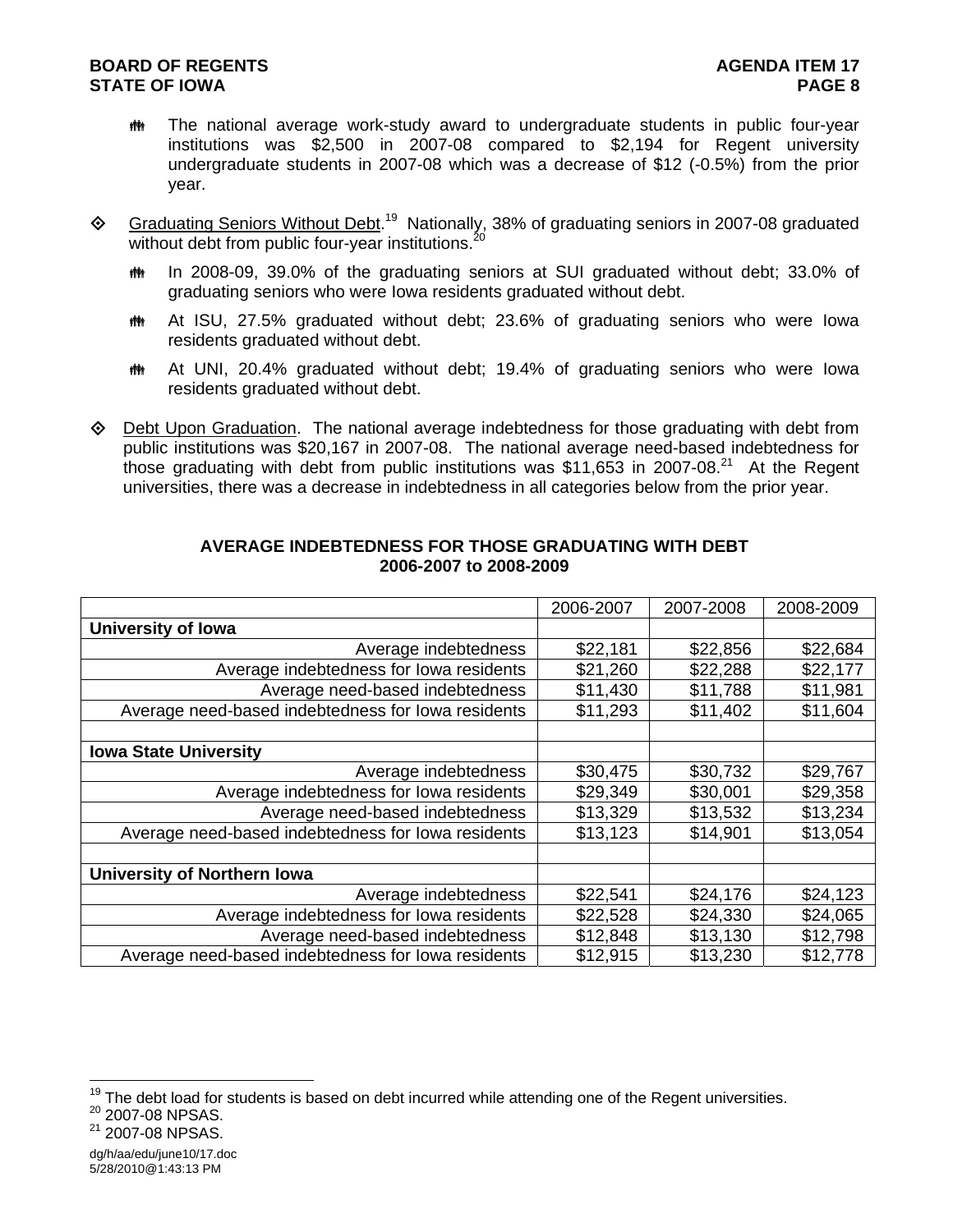- $\Diamond$  Default Rates.<sup>22</sup> In 2007, the national default rate for federal student loans was 6.7%. The default rate for the state of Iowa was 8.2%.
	- **##** For the University of Iowa, it was 2.1%; for Iowa State University, it was 2.0%; and for the University of Northern Iowa, it was 1.9%.

#### **UNDERGRADUATE DEBT LOAD AT THE REGENT UNIVERSITIES 2007-08 to 2008-09**

|                               |            | <b>RESIDENT</b>  |            | <b>NON-RESIDENT</b> |                    | <b>TOTAL</b> |            |            |            |
|-------------------------------|------------|------------------|------------|---------------------|--------------------|--------------|------------|------------|------------|
|                               | SUI        | $\overline{ISU}$ | <b>UNI</b> | <b>SUI</b>          | <b>ISU</b>         | <b>UNI</b>   | <b>SUI</b> | <b>ISU</b> | <b>UNI</b> |
| Total undergrad.              |            |                  |            |                     |                    |              |            |            |            |
| students                      |            |                  |            |                     |                    |              |            |            |            |
| $2008 - 09^{23}$              | 13,188     | 15,885           | 10,185     | 7,635               | $\overline{5,722}$ | 862          | 20,823     | 21,607     | 11,047     |
| $2007 - 08^{24}$              | 13,808     | 15,948           | 10,157     | 7,099               | 5,056              | 853          | 20,907     | 21,004     | 11,010     |
| No. & % of                    |            |                  |            |                     |                    |              |            |            |            |
| undergrads. who               |            |                  |            |                     |                    |              |            |            |            |
| received fin. aid             |            |                  |            |                     |                    |              |            |            |            |
| 2008-09                       | 10,704     | 13,765           | 8,943      | 4,808               | 4,566              | 669          | 15,512     | 18,331     | 9,612      |
|                               | (81.2%)    | (86.7%)          | (87.8%)    | $(63.0\%)$          | (79.8%)            | (77.6%)      | (74.5%)    | (84.8%)    | $(87.0\%)$ |
| 2007-08                       | 10,508     | 13,873           | 8,667      | 4,688               | 4,085              | 665          | 15,196     | 17,958     | 9,332      |
|                               | $(76.1\%)$ | $(87.0\%)$       | (85.3%)    | $(66.0\%)$          | $(80.8\%)$         | $(78.0\%)$   | (72.7%)    | (85.5%)    | (84.8%)    |
| No. & % of                    |            |                  |            |                     |                    |              |            |            |            |
| undergrads. who               |            |                  |            |                     |                    |              |            |            |            |
| received loan aid             |            |                  |            |                     |                    |              |            |            |            |
| 2008-09                       | 8,299      | 10,595           | 7,489      | 2,901               | 2,681              | 330          | 10,814     | 13,276     | 7,819      |
|                               | (62.9%)    | (66.7%)          | (73.5%)    | $(38.0\%)$          | (46.9%)            | (38.3%)      | (51.9%)    | (61.4%)    | $(70.8\%)$ |
| 2007-08                       | 8,189      | 10,854           | 7,403      | 2,665               | 2,414              | 327          | 10,854     | 13,268     | 7,730      |
|                               | (59.3%)    | $(68.1\%)$       | (72.9%)    | (37.5%)             | (47.7%)            | (38.3%)      | (51.9%)    | (63.2%)    | $(70.2\%)$ |
| % of undergrads.              |            |                  |            |                     |                    |              |            |            |            |
| who graduated                 |            |                  |            |                     |                    |              |            |            |            |
| with debt                     |            |                  |            |                     |                    |              |            |            |            |
| 2008-09                       | 67.0%      | 76.4%            | 80.6%      | 44.0%               | 57.4%              | 62.0%        | 61.0%      | 72.5%      | 79.6%      |
| 2007-08                       | 67.0%      | 76.0%            | 79.0%      | 44.0%               | 56.0%              | 62.0%        | 61.0%      | 72.0%      | 78.0%      |
| Avg. debt load for            |            |                  |            |                     |                    |              |            |            |            |
| those with debt <sup>25</sup> |            |                  |            |                     |                    |              |            |            |            |
| 2008-09                       | \$22,177   | \$29,358         | \$24,065   | \$25,095            | \$31,918           | \$25,354     | \$22,684   | \$29,767   | \$24,123   |
| 2007-08                       | \$22,288   | \$30,001         | \$24,330   | \$25,088            | \$34,617           | \$19,762     | \$22,856   | \$30,732   | \$24,176   |
| Avg. need-based               |            |                  |            |                     |                    |              |            |            |            |
| debt load for                 |            |                  |            |                     |                    |              |            |            |            |
| those with debt               |            |                  |            |                     |                    |              |            |            |            |
| 2008-09                       | \$11,604   | \$13,054         | \$12,778   | \$12,523            | \$14,261           | \$13,298     | \$11,981   | \$13,234   | \$12,798   |
| 2007-08                       | \$11,402   | \$14,901         | \$13,230   | \$12,366            | \$13,291           | \$9,921      | \$11,788   | \$13,532   | \$13,130   |
| % of graduating               |            |                  |            |                     |                    |              |            |            |            |
| seniors who                   |            |                  |            |                     |                    |              |            |            |            |
| graduated                     |            |                  |            |                     |                    |              |            |            |            |
| without debt                  |            |                  |            |                     |                    |              |            |            |            |
| 2008-09                       | 33.0%      | 23.6%            | 19.4%      | 56.0%               | 42.6%              | 38.0%        | 39.0%      | 27.5%      | 20.4%      |
| 2007-08                       | 33.0%      | 24.0%            | 21.0%      | 56.0%               | 44.0%              | 39.0%        | 39.0%      | 28.0%      | 22.0%      |

<sup>22</sup> Source: U.S. Department of Education.

<sup>23</sup> Source: Fall 2008 Enrollment Report – undergraduate students.<br>
<sup>24</sup> Source: Fall 2007 Enrollment Report – undergraduate students.<br>
<sup>25</sup> Excludes PLUS loans.

dg/h/aa/edu/june10/17.doc 5/28/2010@1:43:13 PM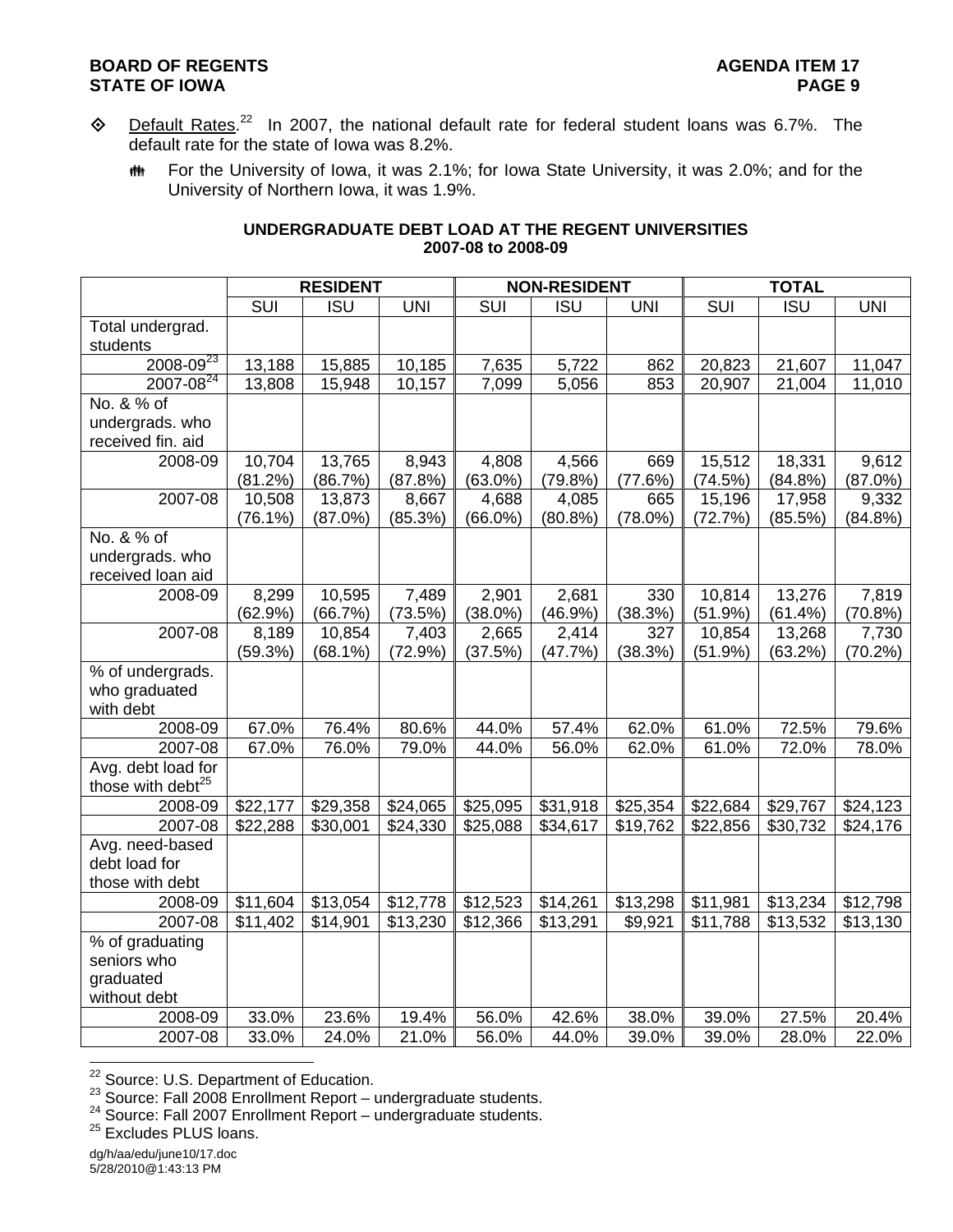Tuition Set-Aside. Board of Regents tuition policy §8.02C-5i requires that a minimum of 15% of gross tuition proceeds be set aside annually by each Regent university for student financial aid. Each university has exceeded the minimum requirements during the last several years.

| <b>Total</b> |            | Undergrad.   | <b>Graduate</b> | <b>Total</b> | <b>Percent of Total</b><br><b>Tuition</b> |
|--------------|------------|--------------|-----------------|--------------|-------------------------------------------|
| 2006-07      |            |              |                 |              |                                           |
|              | <b>SUI</b> | \$23,195,927 | \$18,613,073    | \$41,809,000 | 17.5%                                     |
|              | <b>ISU</b> | \$29,024,504 | \$10,568,174    | \$39,592,678 | 22.6%                                     |
|              | <b>UNI</b> | \$9,084,629  | \$1,948,983     | \$11,033,612 | 17.9%                                     |
|              |            |              |                 |              |                                           |
| 2007-08      |            |              |                 |              |                                           |
|              | <b>SUI</b> | \$26,158,027 | \$21,895,118    | \$48,053,145 | 19.0%                                     |
|              | <b>ISU</b> | \$32,665,440 | \$9,710,712     | \$42,376,152 | 22.1%                                     |
|              | <b>UNI</b> | \$9,539,036  | \$1,872,452     | \$11,411,488 | 17.9%                                     |
|              |            |              |                 |              |                                           |
| 2008-09      |            |              |                 |              |                                           |
|              | <b>SUI</b> | \$29,427,254 | \$24,147,118    | \$53,574,372 | 19.7%                                     |
|              | <b>ISU</b> | \$36,050,966 | \$11,357,751    | \$47,408,717 | 22.2%                                     |
|              | <b>UNI</b> | \$9,951,042  | \$2,072,585     | \$12,023,627 | 18.0%                                     |

## **TUITION SET-ASIDE26 BY INSTITUTION AND EDUCATIONAL LEVEL 2006-2007 to 2008-2009**

- $\Leftrightarrow$  The table on the following page describes the distribution of tuition set-aside funds to undergraduates who demonstrated need in 2008-09.
	- **##** At SUI, approximately 74% of all undergraduates who received tuition set-aside funds demonstrated need. Approximately 54% of those who demonstrated need were Iowa residents.
	- At ISU, approximately 66% of all undergraduates who received tuition set-aside funds demonstrated need. Approximately 43% of those who demonstrated need were Iowa residents.
	- **##** At UNI, approximately 63% of all undergraduates who received tuition set-aside funds demonstrated need. Approximately 73% of those who demonstrated need were Iowa residents.

dg/h/aa/edu/june10/17.doc 5/28/2010@1:43:13 PM l  $26$  Funds distributed through the Student Financial Aid Department.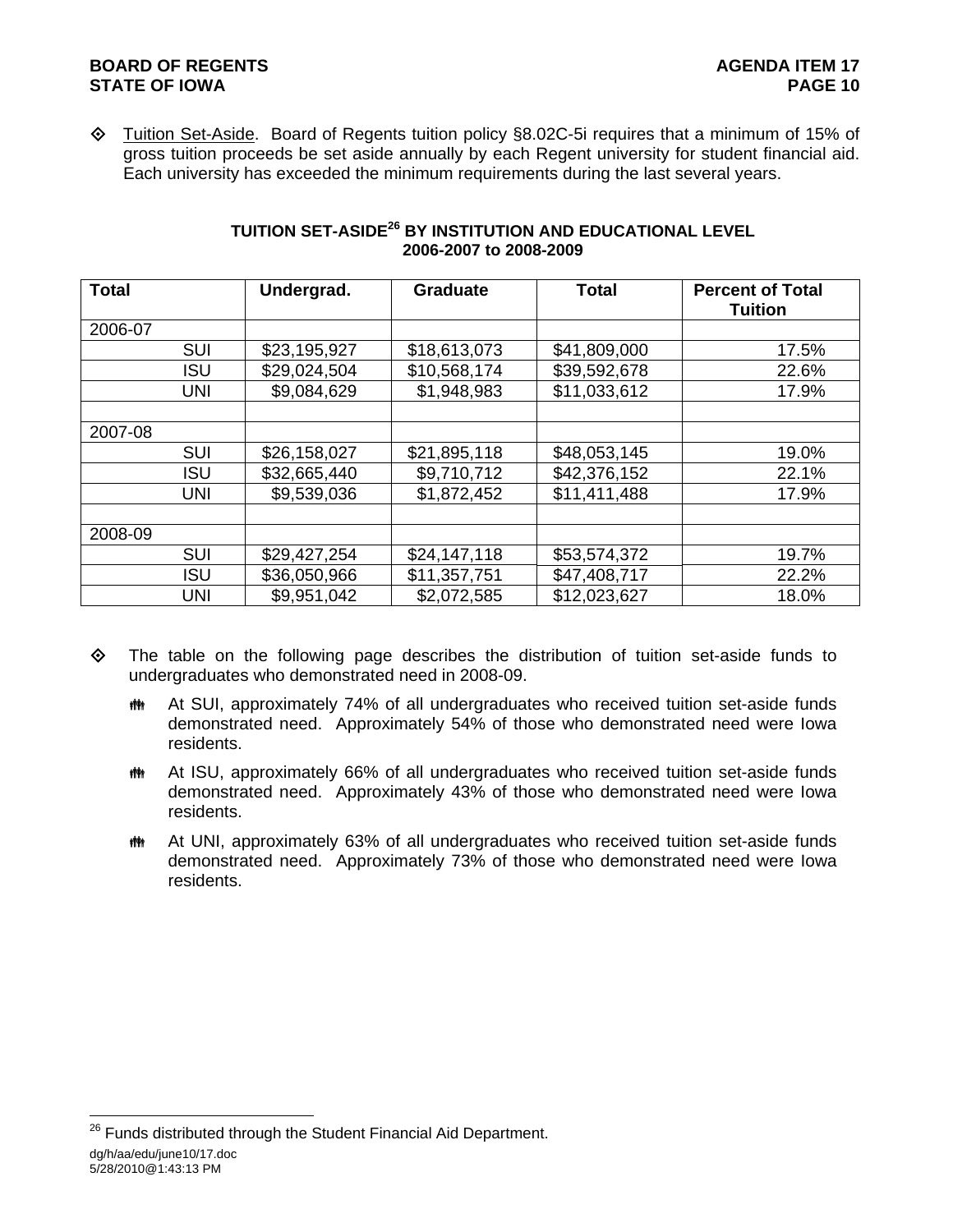# **BOARD OF REGENTS**<br> **BOARD OF REGENTS**<br> **BOARD OF IOWA**<br> **PAGE 11 STATE OF IOWA**

# **UNDERGRADUATE TUITION SET-ASIDE BY INSTITUTION, NEED, AND RESIDENCE 2006-2007 to 2008-2009**

|                                           | <b>SUI</b>   | <b>ISU</b>   | <b>UNI</b>  |
|-------------------------------------------|--------------|--------------|-------------|
| 2006-07                                   |              |              |             |
| <b>Demonstrated Need</b>                  |              |              |             |
| Resident                                  | \$10,673,934 | \$9,223,137  | \$3,825,983 |
| Nonresident                               | \$6,607,983  | \$10,334,851 | \$1,674,814 |
| Did Not Demonstrate Need                  |              |              |             |
| Resident                                  | \$2,033,131  | \$2,966,349  | \$1,862,446 |
| Nonresident                               | \$3,880,879  | \$6,500,167  | \$1,721,386 |
| Total                                     | \$23,195,927 | \$29,024,504 | \$9,084,629 |
| Undergraduate Percent of Total TSA        | 55.5%        | 73.3%        | 82.3%       |
|                                           |              |              |             |
| 2007-08                                   |              |              |             |
| <b>Demonstrated Need</b>                  |              |              |             |
| Resident                                  | \$11,536,414 | \$10,440,707 | \$4,495,904 |
| Nonresident                               | \$8,187,757  | \$11,648,233 | \$2,120,614 |
| Did Not Demonstrate Need                  |              |              |             |
| Resident                                  | \$1,878,021  | \$3,107,895  | \$1,569,524 |
| Nonresident                               | \$4,555,835  | \$7,468,605  | \$1,352,995 |
| Total                                     | \$26,158,027 | \$32,665,440 | \$9,539,036 |
| <b>Undergraduate Percent of Total TSA</b> | 54.4%        | 77.1%        | 83.6%       |
|                                           |              |              |             |
| 2008-09                                   |              |              |             |
| <b>Demonstrated Need</b>                  |              |              |             |
| Resident                                  | \$11,645,262 | \$10,361,673 | \$4,568,707 |
| Nonresident                               | \$10,103,572 | \$13,480,543 | \$1,658,603 |
| Did Not Demonstrate Need                  |              |              |             |
| Resident                                  | \$2,014,869  | \$3,206,861  | \$2,278,155 |
| Nonresident                               | \$5,663,551  | \$9,001,889  | \$1,445,577 |
| Total                                     | \$29,427,254 | \$36,050,966 | \$9,951,042 |
| Undergraduate Percent of Total TSA        | 54.9%        | 76.0%        | 82.8%       |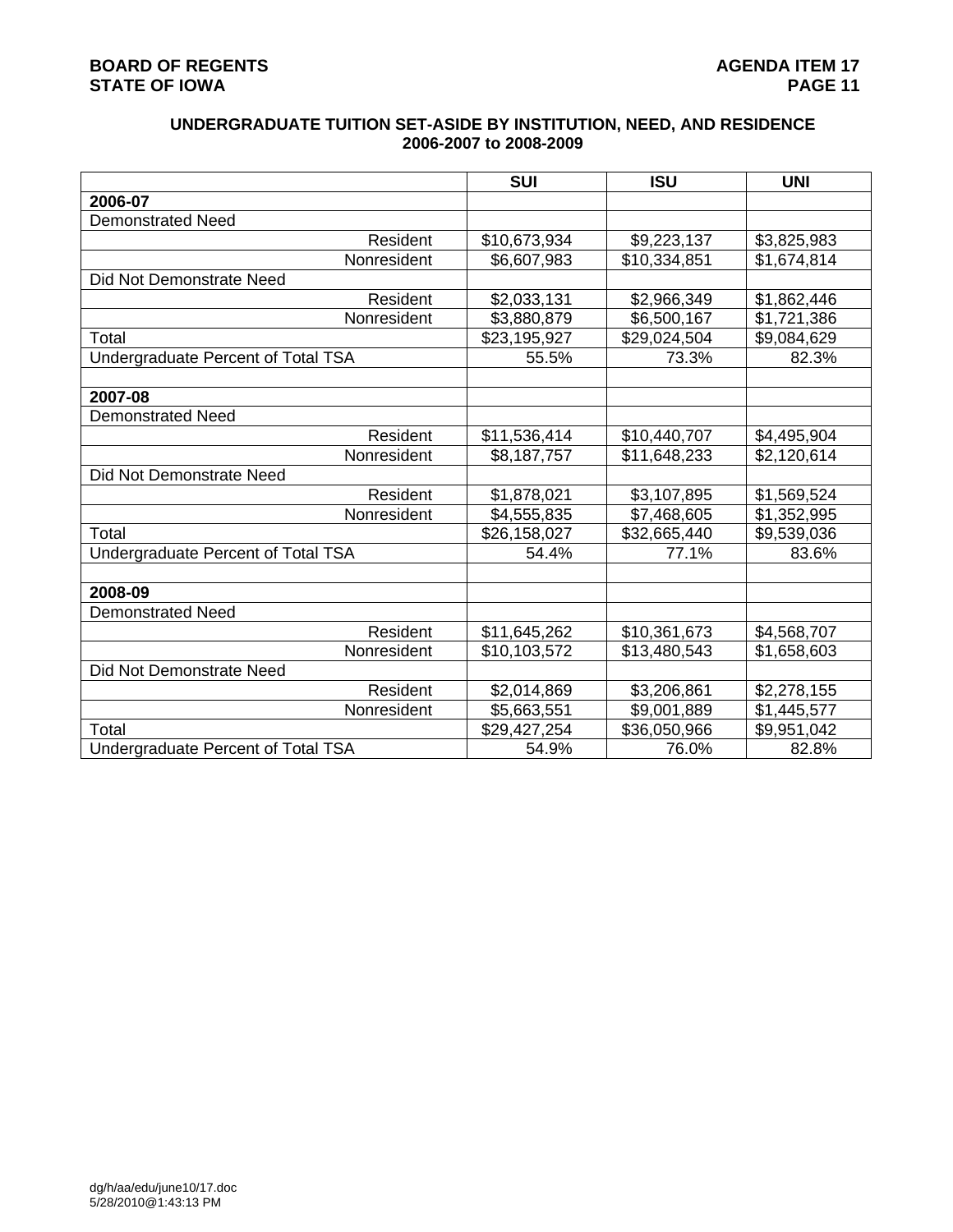## Student Financial Aid Awarding Philosophies.

- $\Diamond$  Federal, state, university, and private financial aid is awarded to as many students as possible who qualify and meet all required application priority dates and deadlines.
- $\diamond$  Students who demonstrate the greatest financial need will receive the most amount of financial aid and will receive priority consideration for need based grants and scholarships.
- $\Diamond$  All financial aid combined cannot exceed the student's cost of attendance.

# Student Financial Aid Department Priorities.

- $\diamondsuit$  Ensure that department priorities are consistent with university strategic plans, including providing access to those with financial need; enrolling well qualified and prepared students; facilitating the enrollment of a diverse student population; recruitment of high achieving students; and awarding philosophies that promote persistence and timely graduation.
- $\diamondsuit$  Develop and implement financial literacy programs that help educate students about sound budgeting and spending practices.
- $\diamond$  Advocate at the federal and state levels for adequate and enhanced financial aid to help meet the increasing higher education costs as well as related living expenses.
- $\Diamond$  Develop university policies and procedures that comply with federal rules and regulations and state administrative codes.
- Develop university policies and procedures that simplify and streamline the application for and delivery of all sources and types of financial aid.
- $\Leftrightarrow$  Make affordability and access a high priority and create opportunities to minimize and reduce annual student debt.

#### Institutional Student Financial Aid Initiatives.

- $\Diamond$  Developing and implementing comprehensive processes to insure compliance with all provisions of the Higher Education Opportunity Act.
- $\Diamond$  Developing and enhancing university financial aid websites that respond to parent and student needs.
- $\Diamond$  Developing websites that allow prospective and currently enrolled students to assess accurately the net costs of attending the Regent universities.
- $\diamond$  Enhancing efforts to be responsive to the growing number of students who are applying for financial aid and have special financial circumstances that resulted from negative changes in the economy.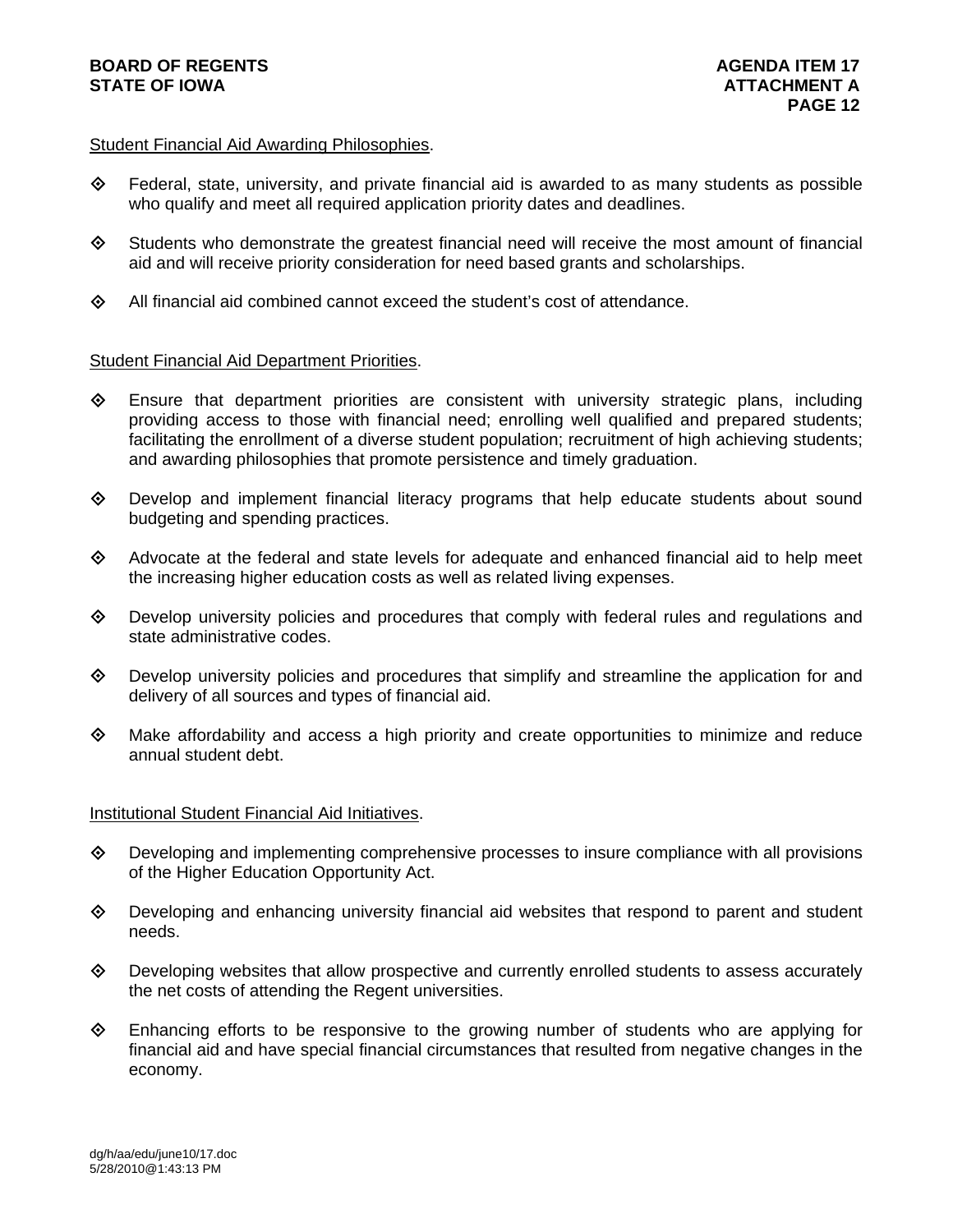# **BOARD OF REGENTS AGENER AGENERAL LIMIT CONTROL STATE OF IOWA AND RESIDENT A LOCAL CONSUMING A LOCAL CONSUMING A LOCAL CONSUMING A LOCAL CONSUMING A LOCAL CONSUMING A LOCAL CONSUMING A LOCAL CONSUMING A LOCAL CONSUMING A LOCAL CONSUMING A LOCAL CONSUMING A LOCAL CONSUM**

- Providing parents with relevant information about the federal PLUS loan and ensuring that private educational loans are loans of last resort. Providing additional counseling when informing students about private loans.
- $\diamond$  Enhancing aid programs and analyzing their effectiveness for access and affordability.

#### Institutional Concerns Related to Financial Aid.

The following issues and concerns reflect requirements stemming from the latest laws and regulations.

- $\Diamond$  Ensuring future compliance with the recently-passed Federal Truth-in-Lending Act that requires additional disclosures to students who apply for and receive private educational loans, including university-funded educational loan programs.
- $\Diamond$  Increases in federal student loan default rates resulting from extending 2-year cohort default rates to 3-year default rates. This change will likely cause some small increase in Iowa public university default rates, although they will still remain significantly below the state and national averages.
- $\diamond$  Accurately assessing the financial needs of veteran students because federal veteran educational benefits are no longer considered a resource in determining the financial needs of veterans.
- $\Leftrightarrow$  Responding to additional cuts in state aid programs available to students attending the Regent universities, including cuts in the All Iowa Opportunity Scholarship program; the Iowa Grant program; and the elimination of the Iowa Work-Study program.
- $\Diamond$  Future reductions in Federal Work-Study funding due to the lack of FY 2011 supporting funds from the American Recovery and Reinvestment Act (ARRA) that were available in FY 2010.
- New provisions of the Higher Education Opportunity Act that allow for year-round Federal Pell Grant funding for continuously enrolled students.
- Elimination of the federal Academic Competitive Grant and SMART Grant programs after the 2010-2011 academic year.
- $\Diamond$  Possible significant changes to the Federal Perkins Loan program for FY 2012 and beyond.
- $\diamond$  Developing institutional plans for implementing the recommendations made by the Board of Regents Access and Affordability Advisory Committee.
- $\diamond$  A 30% reduction in the size of the award for students eligible for the Iowa National Guard Tuition Assistance Grant. In FY 2008, the award covered 100% of tuition.